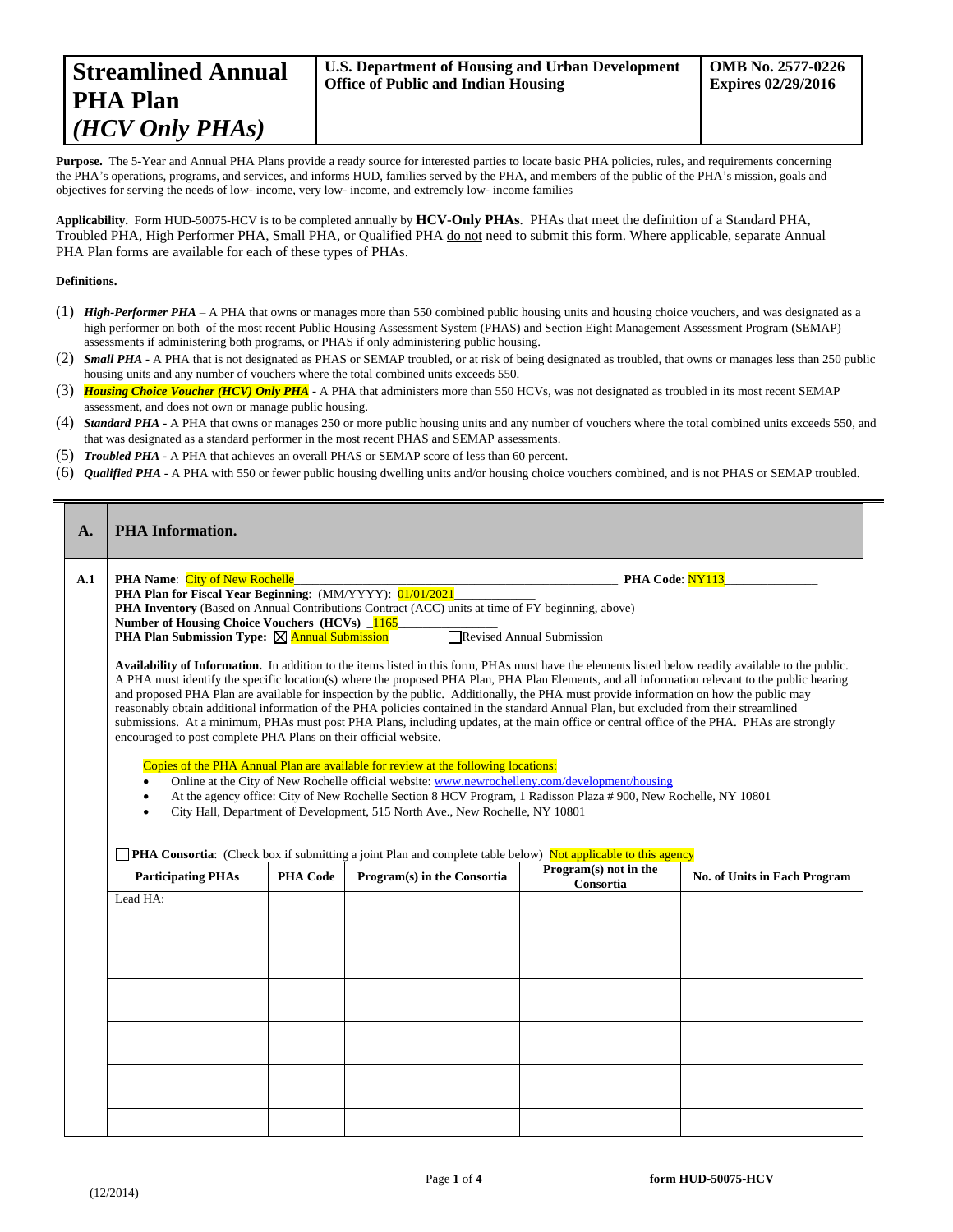| <b>B.</b>  | <b>Annual Plan.</b>                                                                                                                                                                                                                                                                                                                                                                                                                                                                                                                                                                                                                                                                                                |  |  |  |  |
|------------|--------------------------------------------------------------------------------------------------------------------------------------------------------------------------------------------------------------------------------------------------------------------------------------------------------------------------------------------------------------------------------------------------------------------------------------------------------------------------------------------------------------------------------------------------------------------------------------------------------------------------------------------------------------------------------------------------------------------|--|--|--|--|
| B.1        | <b>Revision of PHA Plan Elements.</b>                                                                                                                                                                                                                                                                                                                                                                                                                                                                                                                                                                                                                                                                              |  |  |  |  |
|            | (a) Have the following PHA Plan elements been revised by the PHA since its last Annual Plan submission? NO                                                                                                                                                                                                                                                                                                                                                                                                                                                                                                                                                                                                         |  |  |  |  |
|            | Y<br>N<br>$\boxtimes$ Housing Needs and Strategy for Addressing Housing Needs.<br>⊠ Deconcentration and Other Policies that Govern Eligibility, Selection, and Admissions.<br>$\boxtimes$ Financial Resources.<br>$\boxtimes$ Rent Determination.<br>$\overline{X}$ Operation and Management.<br>$\overline{X}$ Informal Review and Hearing Procedures.<br>$\boxtimes$ Homeownership Programs.<br>⊠ Self Sufficiency Programs and Treatment of Income Changes Resulting from Welfare Program Requirements.<br>$\boxtimes$ Substantial Deviation.<br>$\boxtimes$ Significant Amendment/Modification.                                                                                                                |  |  |  |  |
|            | (b) If the PHA answered yes for any element, describe the revisions for each element(s):                                                                                                                                                                                                                                                                                                                                                                                                                                                                                                                                                                                                                           |  |  |  |  |
| B.2        | <b>New Activities</b>                                                                                                                                                                                                                                                                                                                                                                                                                                                                                                                                                                                                                                                                                              |  |  |  |  |
|            | (a) Does the PHA intend to undertake any new activities related to the following in the PHA's current Fiscal Year?                                                                                                                                                                                                                                                                                                                                                                                                                                                                                                                                                                                                 |  |  |  |  |
|            | Y<br>N<br>$\boxtimes$ Project Based Vouchers. This agency administers no project based vouchers                                                                                                                                                                                                                                                                                                                                                                                                                                                                                                                                                                                                                    |  |  |  |  |
|            | (b) If this activity is planned for the current Fiscal Year, describe the activities. Provide the projected number of project-based units and general<br>locations, and describe how project-basing would be consistent with the PHA Plan.                                                                                                                                                                                                                                                                                                                                                                                                                                                                         |  |  |  |  |
| B.3        | <b>Most Recent Fiscal Year Audit.</b>                                                                                                                                                                                                                                                                                                                                                                                                                                                                                                                                                                                                                                                                              |  |  |  |  |
|            | (a) Were there any findings in the most recent FY Audit?                                                                                                                                                                                                                                                                                                                                                                                                                                                                                                                                                                                                                                                           |  |  |  |  |
|            | Y N N/A<br>$\boxtimes$ $\square$                                                                                                                                                                                                                                                                                                                                                                                                                                                                                                                                                                                                                                                                                   |  |  |  |  |
|            | (b) If yes, please describe:                                                                                                                                                                                                                                                                                                                                                                                                                                                                                                                                                                                                                                                                                       |  |  |  |  |
| B.4        | Civil Rights Certification To be attached once plan is adopted by City Council                                                                                                                                                                                                                                                                                                                                                                                                                                                                                                                                                                                                                                     |  |  |  |  |
|            | Form HUD-50077, PHA Certifications of Compliance with the PHA Plans and Related Regulations, must be submitted by the PHA as an electronic<br>attachment to the PHA Plan.                                                                                                                                                                                                                                                                                                                                                                                                                                                                                                                                          |  |  |  |  |
| B.5        | Certification by State or Local Officials. To be attached once plan is adopted by City Council                                                                                                                                                                                                                                                                                                                                                                                                                                                                                                                                                                                                                     |  |  |  |  |
|            | Form HUD 50077-SL, Certification by State or Local Officials of PHA Plans Consistency with the Consolidated Plan, must be submitted by the<br>PHA as an electronic attachment to the PHA Plan.                                                                                                                                                                                                                                                                                                                                                                                                                                                                                                                     |  |  |  |  |
| <b>B.6</b> | <b>Progress Report.</b><br>Provide a description of the PHA's progress in meeting its Mission and Goals described in its 5-Year PHA Plan.                                                                                                                                                                                                                                                                                                                                                                                                                                                                                                                                                                          |  |  |  |  |
|            | The PHA's mission is to provide housing stability in order to expand opportunities and improve the quality of life for families, including elderly<br>and disabled individuals who have incomes HUD considers very low and extremely low (below 50% of the area median income).                                                                                                                                                                                                                                                                                                                                                                                                                                    |  |  |  |  |
|            | Our goal is to open more doors for those we serve when it comes to their housing choices.                                                                                                                                                                                                                                                                                                                                                                                                                                                                                                                                                                                                                          |  |  |  |  |
|            | To that end, the PHA has implemented the following practices:<br>Adopt the maximum allowable payment standards - 110% of HUD Fair Market Rents - in order to attract and retain property owners.<br>٠<br>Promote portability as a means of relocating participants outside areas of high poverty concentration.<br>$\bullet$<br>Reopen the waiting list within the next 12 months, when less than a 24 month pool of current eligible applicants remain.<br>$\bullet$<br>Ensure access to assisted housing for all program applicants and participants by addressing the needs of those who request a reasonable<br>$\bullet$<br>accommodation for a disability or consideration for limited language proficiency. |  |  |  |  |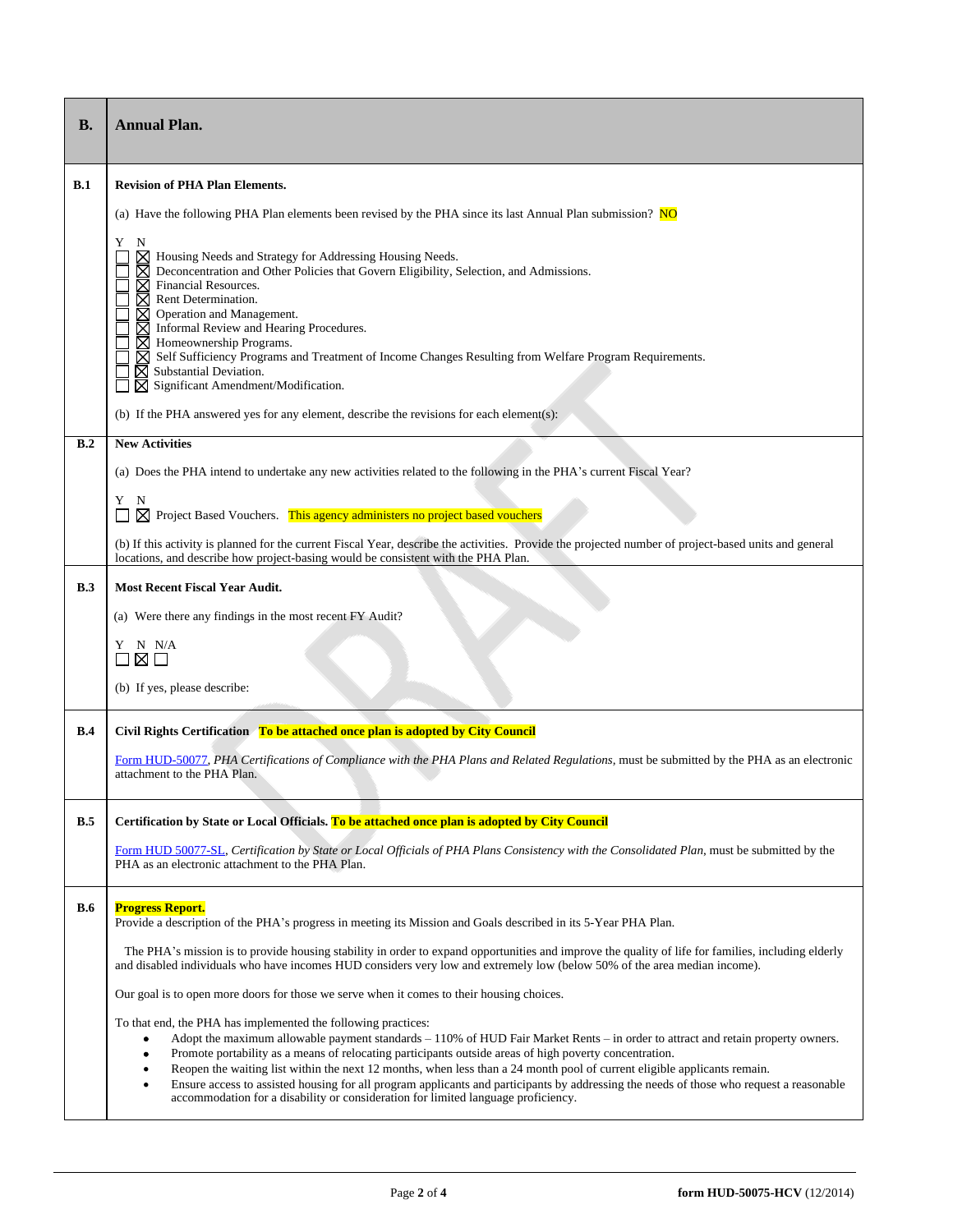| B.7 | <b>Resident Advisory Board (RAB) Comments.</b>                                                                                                                                                                                                                                                                                             |  |  |
|-----|--------------------------------------------------------------------------------------------------------------------------------------------------------------------------------------------------------------------------------------------------------------------------------------------------------------------------------------------|--|--|
|     | (a) Did the RAB(s) provide comments to the PHA Plan?                                                                                                                                                                                                                                                                                       |  |  |
|     | N<br>$\boxtimes$ $\Box$                                                                                                                                                                                                                                                                                                                    |  |  |
|     | If yes, comments must be submitted by the PHA as an attachment to the PHA Plan. PHAs must also include a narrative describing their<br>(a)<br>analysis of the RAB recommendations and the decisions made on these recommendations.<br>RAB and public hearing comments and recommendations to be attached subsequent to the public hearing. |  |  |

## **Instructions for Preparation of Form HUD-50075-HCV Annual PHA Plan for HCV Only PHAs**

**PHA Information.** All PHAs must complete this section. ([24 CFR §903.23\(4\)\(e\)](http://ecfr.gpoaccess.gov/cgi/t/text/text-idx?c=ecfr&sid=13734845220744370804c20da2294a03&rgn=div5&view=text&node=24:4.0.3.1.3&idno=24#24:4.0.3.1.3.2.5.14)[\)](http://ecfr.gpoaccess.gov/cgi/t/text/text-idx?c=ecfr&sid=13734845220744370804c20da2294a03&rgn=div5&view=text&node=24:4.0.3.1.3&idno=24#24:4.0.3.1.3.2.5.14)

**[A.1](http://ecfr.gpoaccess.gov/cgi/t/text/text-idx?c=ecfr&sid=13734845220744370804c20da2294a03&rgn=div5&view=text&node=24:4.0.3.1.3&idno=24#24:4.0.3.1.3.2.5.14)** [Include the full](http://ecfr.gpoaccess.gov/cgi/t/text/text-idx?c=ecfr&sid=13734845220744370804c20da2294a03&rgn=div5&view=text&node=24:4.0.3.1.3&idno=24#24:4.0.3.1.3.2.5.14) **[PHA Name](http://ecfr.gpoaccess.gov/cgi/t/text/text-idx?c=ecfr&sid=13734845220744370804c20da2294a03&rgn=div5&view=text&node=24:4.0.3.1.3&idno=24#24:4.0.3.1.3.2.5.14)**[,](http://ecfr.gpoaccess.gov/cgi/t/text/text-idx?c=ecfr&sid=13734845220744370804c20da2294a03&rgn=div5&view=text&node=24:4.0.3.1.3&idno=24#24:4.0.3.1.3.2.5.14) **[PHA Code](http://ecfr.gpoaccess.gov/cgi/t/text/text-idx?c=ecfr&sid=13734845220744370804c20da2294a03&rgn=div5&view=text&node=24:4.0.3.1.3&idno=24#24:4.0.3.1.3.2.5.14)**[,](http://ecfr.gpoaccess.gov/cgi/t/text/text-idx?c=ecfr&sid=13734845220744370804c20da2294a03&rgn=div5&view=text&node=24:4.0.3.1.3&idno=24#24:4.0.3.1.3.2.5.14) **[PHA Type](http://ecfr.gpoaccess.gov/cgi/t/text/text-idx?c=ecfr&sid=13734845220744370804c20da2294a03&rgn=div5&view=text&node=24:4.0.3.1.3&idno=24#24:4.0.3.1.3.2.5.14)**[,](http://ecfr.gpoaccess.gov/cgi/t/text/text-idx?c=ecfr&sid=13734845220744370804c20da2294a03&rgn=div5&view=text&node=24:4.0.3.1.3&idno=24#24:4.0.3.1.3.2.5.14) **[PHA Fiscal Year Beginning](http://ecfr.gpoaccess.gov/cgi/t/text/text-idx?c=ecfr&sid=13734845220744370804c20da2294a03&rgn=div5&view=text&node=24:4.0.3.1.3&idno=24#24:4.0.3.1.3.2.5.14)** [\(MM/YYYY\),](http://ecfr.gpoaccess.gov/cgi/t/text/text-idx?c=ecfr&sid=13734845220744370804c20da2294a03&rgn=div5&view=text&node=24:4.0.3.1.3&idno=24#24:4.0.3.1.3.2.5.14) **[Number of Housing Choice Vouchers \(HCVs\),](http://ecfr.gpoaccess.gov/cgi/t/text/text-idx?c=ecfr&sid=13734845220744370804c20da2294a03&rgn=div5&view=text&node=24:4.0.3.1.3&idno=24#24:4.0.3.1.3.2.5.14)  [PHA Plan Submission Type](http://ecfr.gpoaccess.gov/cgi/t/text/text-idx?c=ecfr&sid=13734845220744370804c20da2294a03&rgn=div5&view=text&node=24:4.0.3.1.3&idno=24#24:4.0.3.1.3.2.5.14)**[, and the](http://ecfr.gpoaccess.gov/cgi/t/text/text-idx?c=ecfr&sid=13734845220744370804c20da2294a03&rgn=div5&view=text&node=24:4.0.3.1.3&idno=24#24:4.0.3.1.3.2.5.14) **[Availability of Information](http://ecfr.gpoaccess.gov/cgi/t/text/text-idx?c=ecfr&sid=13734845220744370804c20da2294a03&rgn=div5&view=text&node=24:4.0.3.1.3&idno=24#24:4.0.3.1.3.2.5.14)**[, specific location\(s\) of all information relevant to the public hearing and proposed](http://ecfr.gpoaccess.gov/cgi/t/text/text-idx?c=ecfr&sid=13734845220744370804c20da2294a03&rgn=div5&view=text&node=24:4.0.3.1.3&idno=24#24:4.0.3.1.3.2.5.14)  [PHA Plan.](http://ecfr.gpoaccess.gov/cgi/t/text/text-idx?c=ecfr&sid=13734845220744370804c20da2294a03&rgn=div5&view=text&node=24:4.0.3.1.3&idno=24#24:4.0.3.1.3.2.5.14)

**\_\_\_\_\_\_\_\_\_\_\_\_\_\_\_\_\_\_\_\_\_\_\_\_\_\_\_\_\_\_\_\_\_\_\_\_\_\_\_\_\_\_\_\_\_\_\_\_\_\_\_\_\_\_\_\_\_\_\_\_\_\_\_\_\_\_\_\_\_\_\_\_\_\_\_**

**[PHA Consortia](http://ecfr.gpoaccess.gov/cgi/t/text/text-idx?c=ecfr&sid=13734845220744370804c20da2294a03&rgn=div5&view=text&node=24:4.0.3.1.3&idno=24#24:4.0.3.1.3.2.5.14)**[: Check box if submitting a Joint PHA Plan and complete the table.](http://ecfr.gpoaccess.gov/cgi/t/text/text-idx?c=ecfr&sid=13734845220744370804c20da2294a03&rgn=div5&view=text&node=24:4.0.3.1.3&idno=24#24:4.0.3.1.3.2.5.14) [\(](http://ecfr.gpoaccess.gov/cgi/t/text/text-idx?c=ecfr&sid=13734845220744370804c20da2294a03&rgn=div5&view=text&node=24:4.0.3.1.3&idno=24#24:4.0.3.1.3.2.5.14)[24 CFR §943.128\(a\)](http://ecfr.gpoaccess.gov/cgi/t/text/text-idx?c=ecfr&sid=cc31cf1c3a2b84ba4ead75d35d258f67&rgn=div5&view=text&node=24:4.0.3.1.10&idno=24#24:4.0.3.1.10.2.5.7))

**Annual Plan.** All PHAs must complete this section. ([24 CFR §903.11\(c\)\(3\)](http://ecfr.gpoaccess.gov/cgi/t/text/text-idx?c=ecfr&sid=c84b8750d7c9fcd46c0c7546aeb860cf&rgn=div5&view=text&node=24:4.0.3.1.3&idno=24#24:4.0.3.1.3.2.5.8)[\)](http://ecfr.gpoaccess.gov/cgi/t/text/text-idx?c=ecfr&sid=c84b8750d7c9fcd46c0c7546aeb860cf&rgn=div5&view=text&node=24:4.0.3.1.3&idno=24#24:4.0.3.1.3.2.5.8)

## **[B.1](http://ecfr.gpoaccess.gov/cgi/t/text/text-idx?c=ecfr&sid=c84b8750d7c9fcd46c0c7546aeb860cf&rgn=div5&view=text&node=24:4.0.3.1.3&idno=24#24:4.0.3.1.3.2.5.8) [Revision of PHA Plan Elements.](http://ecfr.gpoaccess.gov/cgi/t/text/text-idx?c=ecfr&sid=c84b8750d7c9fcd46c0c7546aeb860cf&rgn=div5&view=text&node=24:4.0.3.1.3&idno=24#24:4.0.3.1.3.2.5.8)** [PHAs must:](http://ecfr.gpoaccess.gov/cgi/t/text/text-idx?c=ecfr&sid=c84b8750d7c9fcd46c0c7546aeb860cf&rgn=div5&view=text&node=24:4.0.3.1.3&idno=24#24:4.0.3.1.3.2.5.8)

[Identify specifically which plan elements listed below that have been revised by the PHA. To specify which elements have been revised, mark the](http://ecfr.gpoaccess.gov/cgi/t/text/text-idx?c=ecfr&sid=c84b8750d7c9fcd46c0c7546aeb860cf&rgn=div5&view=text&node=24:4.0.3.1.3&idno=24#24:4.0.3.1.3.2.5.8) "yes" [box. If an element has not been revised, mark](http://ecfr.gpoaccess.gov/cgi/t/text/text-idx?c=ecfr&sid=c84b8750d7c9fcd46c0c7546aeb860cf&rgn=div5&view=text&node=24:4.0.3.1.3&idno=24#24:4.0.3.1.3.2.5.8) "no."

**[Housing Needs and Strategy for Addressing Housing Needs.](http://ecfr.gpoaccess.gov/cgi/t/text/text-idx?c=ecfr&sid=c84b8750d7c9fcd46c0c7546aeb860cf&rgn=div5&view=text&node=24:4.0.3.1.3&idno=24#24:4.0.3.1.3.2.5.8)** [Provide a statement addressing the housing needs of low-income, very low-income](http://ecfr.gpoaccess.gov/cgi/t/text/text-idx?c=ecfr&sid=c84b8750d7c9fcd46c0c7546aeb860cf&rgn=div5&view=text&node=24:4.0.3.1.3&idno=24#24:4.0.3.1.3.2.5.8)  families who reside in the PHA's jurisdiction and other families who are on the Section 8 tenant-based waiting list. The statement must identify the [housing needs of \(i\) families with incomes below 30 percent of area median income \(extremely low-income\), \(ii\) elderly families and families with](http://ecfr.gpoaccess.gov/cgi/t/text/text-idx?c=ecfr&sid=c84b8750d7c9fcd46c0c7546aeb860cf&rgn=div5&view=text&node=24:4.0.3.1.3&idno=24#24:4.0.3.1.3.2.5.8)  [disabilities, and \(iii\) households of various races and ethnic groups residing in the jurisdiction or on the waiting list based on information provided by the](http://ecfr.gpoaccess.gov/cgi/t/text/text-idx?c=ecfr&sid=c84b8750d7c9fcd46c0c7546aeb860cf&rgn=div5&view=text&node=24:4.0.3.1.3&idno=24#24:4.0.3.1.3.2.5.8)  [applicable Consolidated Plan, information provided by HUD, and other generally available data. The identification of housing needs must address issues](http://ecfr.gpoaccess.gov/cgi/t/text/text-idx?c=ecfr&sid=c84b8750d7c9fcd46c0c7546aeb860cf&rgn=div5&view=text&node=24:4.0.3.1.3&idno=24#24:4.0.3.1.3.2.5.8)  of affordability, supply, quality, accessibility, size of units, and location[.](http://ecfr.gpoaccess.gov/cgi/t/text/text-idx?c=ecfr&sid=13734845220744370804c20da2294a03&rgn=div5&view=text&node=24:4.0.3.1.3&idno=24#24:4.0.3.1.3.2.5.5)  $(24 \text{ CFR } \text{$903.7(a)(1)}$  and 24 CFR  $\text{$903.7(a)(2)(i)}$ . Provide a description of the PHA'[s strategy for addressing the housing needs of families in the jurisdiction and on the waiting list in the upcoming year.](http://ecfr.gpoaccess.gov/cgi/t/text/text-idx?c=ecfr&sid=13734845220744370804c20da2294a03&rgn=div5&view=text&node=24:4.0.3.1.3&idno=24#24:4.0.3.1.3.2.5.5) [24 CFR §903.7\(a\)\(2\)\(ii\)](http://ecfr.gpoaccess.gov/cgi/t/text/text-idx?c=ecfr&sid=13734845220744370804c20da2294a03&rgn=div5&view=text&node=24:4.0.3.1.3&idno=24#24:4.0.3.1.3.2.5.5)

□[Deconcentration and Other Policies that Govern Eligibility, Selection, and Admissions.](http://ecfr.gpoaccess.gov/cgi/t/text/text-idx?c=ecfr&sid=13734845220744370804c20da2294a03&rgn=div5&view=text&node=24:4.0.3.1.3&idno=24#24:4.0.3.1.3.2.5.5) [A statement of](http://ecfr.gpoaccess.gov/cgi/t/text/text-idx?c=ecfr&sid=13734845220744370804c20da2294a03&rgn=div5&view=text&node=24:4.0.3.1.3&idno=24#24:4.0.3.1.3.2.5.5) the PHA's policies that govern resident [or tenant eligibility, selection and admission including admission preferences for HCV. \(](http://ecfr.gpoaccess.gov/cgi/t/text/text-idx?c=ecfr&sid=13734845220744370804c20da2294a03&rgn=div5&view=text&node=24:4.0.3.1.3&idno=24#24:4.0.3.1.3.2.5.5)[24 CFR §903.7\(b\)](http://ecfr.gpoaccess.gov/cgi/t/text/text-idx?c=ecfr&sid=b44bf19bef93dd31287608d2c687e271&rgn=div5&view=text&node=24:4.0.3.1.3&idno=24#24:4.0.3.1.3.2.5.5))

 **Financial Resources.** A statement of financial resources, including a listing by general categories, of the PHA's anticipated resources, such as PHA HCV funding and other anticipated Federal resources available to the PHA, as well as tenant rents and other income available to support tenant-based assistance. The statement also should include the non-Federal sources of funds supporting each Federal program, and state the planned use for the resources. ([24 CFR §903.7\(c\)](http://ecfr.gpoaccess.gov/cgi/t/text/text-idx?c=ecfr&sid=b44bf19bef93dd31287608d2c687e271&rgn=div5&view=text&node=24:4.0.3.1.3&idno=24))

**Rent Determination.** A statement of the policies of the PHA governing rental contributions of families receiving tenant-based assistance, discretionary minimum tenant rents, and payment standard policies. ([24 CFR §903.7\(d\)](http://ecfr.gpoaccess.gov/cgi/t/text/text-idx?c=ecfr&sid=b44bf19bef93dd31287608d2c687e271&rgn=div5&view=text&node=24:4.0.3.1.3&idno=24#24:4.0.3.1.3.2.5.5))

**Operation and Management.** A statement that includes a description of PHA management organization, and a listing of the programs administered by the PHA.  $(24 \text{ CFR } \frac{6903.7(e)}{3})(4)$ .

**[Informal Review and Hearing Procedures.](http://ecfr.gpoaccess.gov/cgi/t/text/text-idx?c=ecfr&sid=b44bf19bef93dd31287608d2c687e271&rgn=div5&view=text&node=24:4.0.3.1.3&idno=24#24:4.0.3.1.3.2.5.5)** [A description of the informal hearing and review procedures that the PHA makes available to its](http://ecfr.gpoaccess.gov/cgi/t/text/text-idx?c=ecfr&sid=b44bf19bef93dd31287608d2c687e271&rgn=div5&view=text&node=24:4.0.3.1.3&idno=24#24:4.0.3.1.3.2.5.5)  [applicants.](http://ecfr.gpoaccess.gov/cgi/t/text/text-idx?c=ecfr&sid=b44bf19bef93dd31287608d2c687e271&rgn=div5&view=text&node=24:4.0.3.1.3&idno=24#24:4.0.3.1.3.2.5.5) [\(](http://ecfr.gpoaccess.gov/cgi/t/text/text-idx?c=ecfr&sid=b44bf19bef93dd31287608d2c687e271&rgn=div5&view=text&node=24:4.0.3.1.3&idno=24#24:4.0.3.1.3.2.5.5)[24 CFR §903.7\(f\)](http://ecfr.gpoaccess.gov/cgi/t/text/text-idx?c=ecfr&sid=b44bf19bef93dd31287608d2c687e271&rgn=div5&view=text&node=24:4.0.3.1.3&idno=24#24:4.0.3.1.3.2.5.5))

 **Homeownership Programs**. A statement describing any homeownership programs (including project number and unit count) administered by the agency under section 8y of the 1937 Act, or for which the PHA has applied or will apply for approval. ([24 CFR §903.7\(k\)](http://ecfr.gpoaccess.gov/cgi/t/text/text-idx?c=ecfr&sid=b44bf19bef93dd31287608d2c687e271&rgn=div5&view=text&node=24:4.0.3.1.3&idno=24#24:4.0.3.1.3.2.5.5))

 **Self Sufficiency Programs and Treatment of Income Changes Resulting from Welfare Program Requirements.** A description of any PHA programs relating to services and amenities coordinated, promoted, or provided by the PHA for assisted families, including those resulting from the PHA's partnership with other entities, for the enhancement of the economic and social self-sufficiency of assisted families, including programs provided or offered as a result of the PHA's partnerships with other entities, and activities under section 3 of the Housing and Community Development Act of 1968 and under requirements for the Family Self-Sufficiency Program and others. Include the program's size (including required and actual size of the FSS program) and means of allocating assistance to households. ([24 CFR §903.7\(l\)](http://ecfr.gpoaccess.gov/cgi/t/text/text-idx?c=ecfr&sid=b44bf19bef93dd31287608d2c687e271&rgn=div5&view=text&node=24:4.0.3.1.3&idno=24#24:4.0.3.1.3.2.5.5)(i)) Describe how the PHA will comply with the requirements of section 12(c) and (d) of the 1937 Act that relate to treatment of income changes resulting from welfare program requirements.  $(24 \text{ CFR } \text{8903.7(I)}$ [\(iii\)\).](http://ecfr.gpoaccess.gov/cgi/t/text/text-idx?c=ecfr&sid=13734845220744370804c20da2294a03&rgn=div5&view=text&node=24:4.0.3.1.3&idno=24#24:4.0.3.1.3.2.5.5)